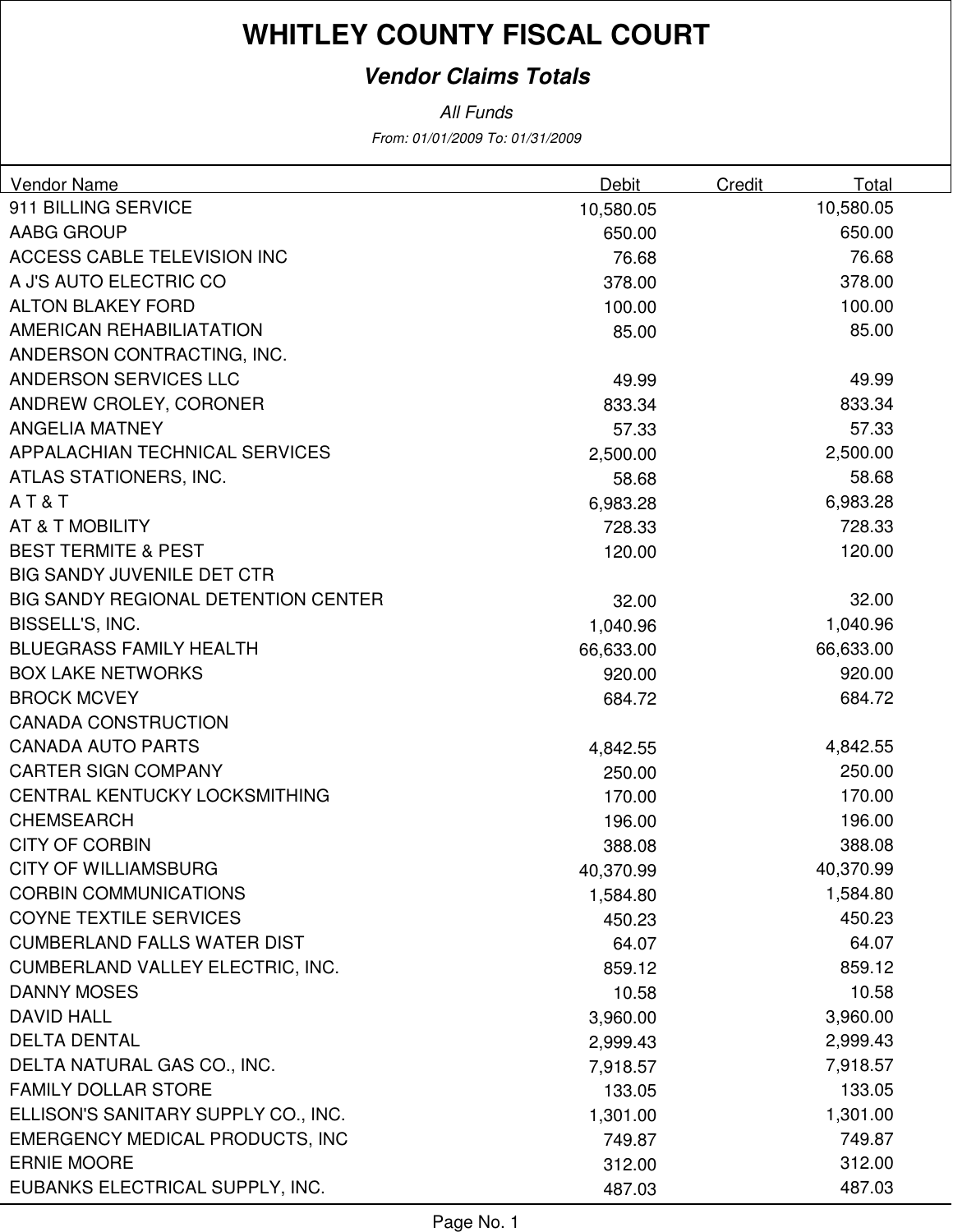# **WHITLEY COUNTY FISCAL COURT**

### **Vendor Claims Totals**

From: 01/01/2009 To: 01/31/2009 All Funds

| <b>Vendor Name</b>                   | Debit     | Credit<br>Total |  |
|--------------------------------------|-----------|-----------------|--|
| <b>EVAPAR</b>                        | 99.68     | 99.68           |  |
| <b>EZ COUNTRY</b>                    | 705.00    | 705.00          |  |
| FAULKNER AND TAYLOR                  | 60.12     | 60.12           |  |
| <b>FLEETONE</b>                      | 8,199.96  | 8,199.96        |  |
| FORT DEARBORN LIFE INSURANCE COMPANY | 331.56    | 331.56          |  |
| G & C SUPPLY CO. INC.                | 1,208.16  | 1,208.16        |  |
| HARP ENTERPRISES, INC.               | 28,170.08 | 28,170.08       |  |
| <b>HARVEY'S CHEVRON</b>              | 37.43     | 37.43           |  |
| <b>HEALTH PROFESSIONALS LLC</b>      | 6,551.90  | 6,551.90        |  |
| HINKLE CONTRACTING CORPORATION       | 12,346.77 | 12,346.77       |  |
| <b>HOLSTON GASES</b>                 | 1,563.85  | 1,563.85        |  |
| <b>WILLIAMSBURG IGA</b>              | 41.61     | 41.61           |  |
| INDUSTRAIL TOOL BOX, INC.            | 263.69    | 263.69          |  |
| <b>INTERSTEEL, INC.</b>              | 50.00     | 50.00           |  |
| <b>IRENE PEACE</b>                   | 600.00    | 600.00          |  |
| JEFFERSON CO. FISCAL COURT           |           |                 |  |
| JEFFERSON AUDIO VIDEO SYSTEMS INC    | 750.00    | 750.00          |  |
| <b>JESSICA HILL</b>                  | 8.19      | 8.19            |  |
| JLG IDENTIFICATION SOLUTIONS, INC    | 38.75     | 38.75           |  |
| JOHNNY WHEELS OF WILLIAMSBURG, INC   | 244.72    | 244.72          |  |
| <b>JUDY BRIMM</b>                    | 120.51    | 120.51          |  |
| K A C O ALL LINES FUND               |           |                 |  |
| KACO WORKERS COMPENSATION FUND       | 9,061.00  | 9,061.00        |  |
| KAPA                                 | 150.00    | 150.00          |  |
| KAY SCHWARTZ, COUNTY CLERK           | 45.00     | 45.00           |  |
| <b>KCJEA</b>                         |           |                 |  |
| <b>KCJEA WINTER CONFERENCE</b>       | 185.00    | 185.00          |  |
| <b>KELLWELL FOOD MANAGEMENT</b>      | 18,962.01 | 18,962.01       |  |
| <b>KELLY HARRISON</b>                | 13.02     | 13.02           |  |
| KU                                   | 5,632.14  | 5,632.14        |  |
| <b>KENTUCKY STATE TREASURER</b>      | 100.00    | 100.00          |  |
| <b>LARRY HOWARD</b>                  | 437.07    | 437.07          |  |
| LAWRENCE HODGE, SHERIFF              | 13,945.12 | 13,945.12       |  |
| <b>LYTTLE'S TELEPHONE</b>            | 100.00    | 100.00          |  |
| <b>MARRIOTT GRIFFIN GATE RESORT</b>  | 210.54    | 210.54          |  |
| <b>MCKESSON AUTOMATION SYSTEMS</b>   | 100.00    | 100.00          |  |
| <b>MIKE COLYER</b>                   | 40.95     | 40.95           |  |
| <b>MIKE SILER</b>                    | 58.50     | 58.50           |  |
| <b>MOBILE SATELLITE VENTURES</b>     | 18.26     | 18.26           |  |
| <b>NEWS JOURNAL</b>                  | 439.88    | 439.88          |  |
| NEWWAVE COMMUNICATIONS               | 35.74     | 35.74           |  |